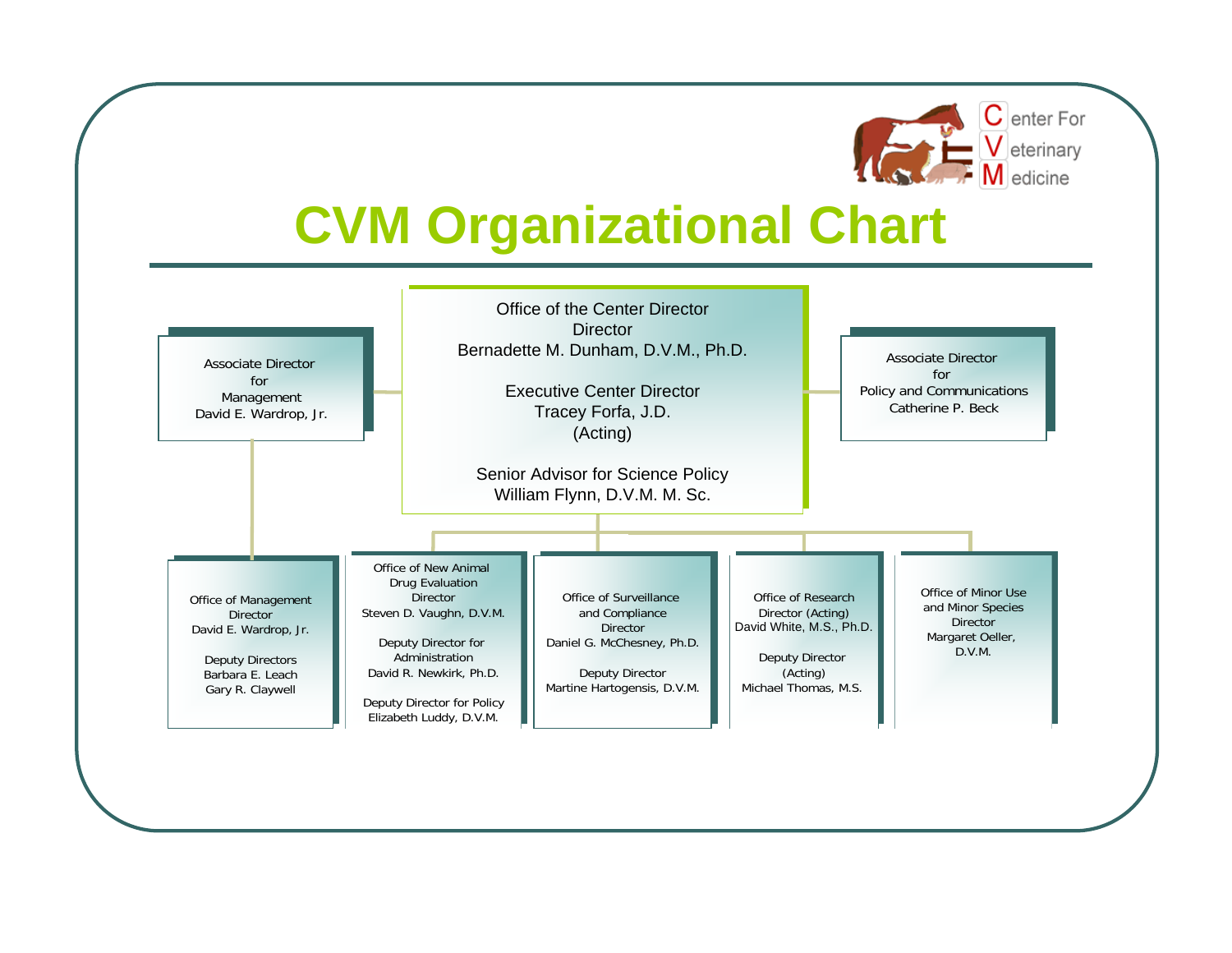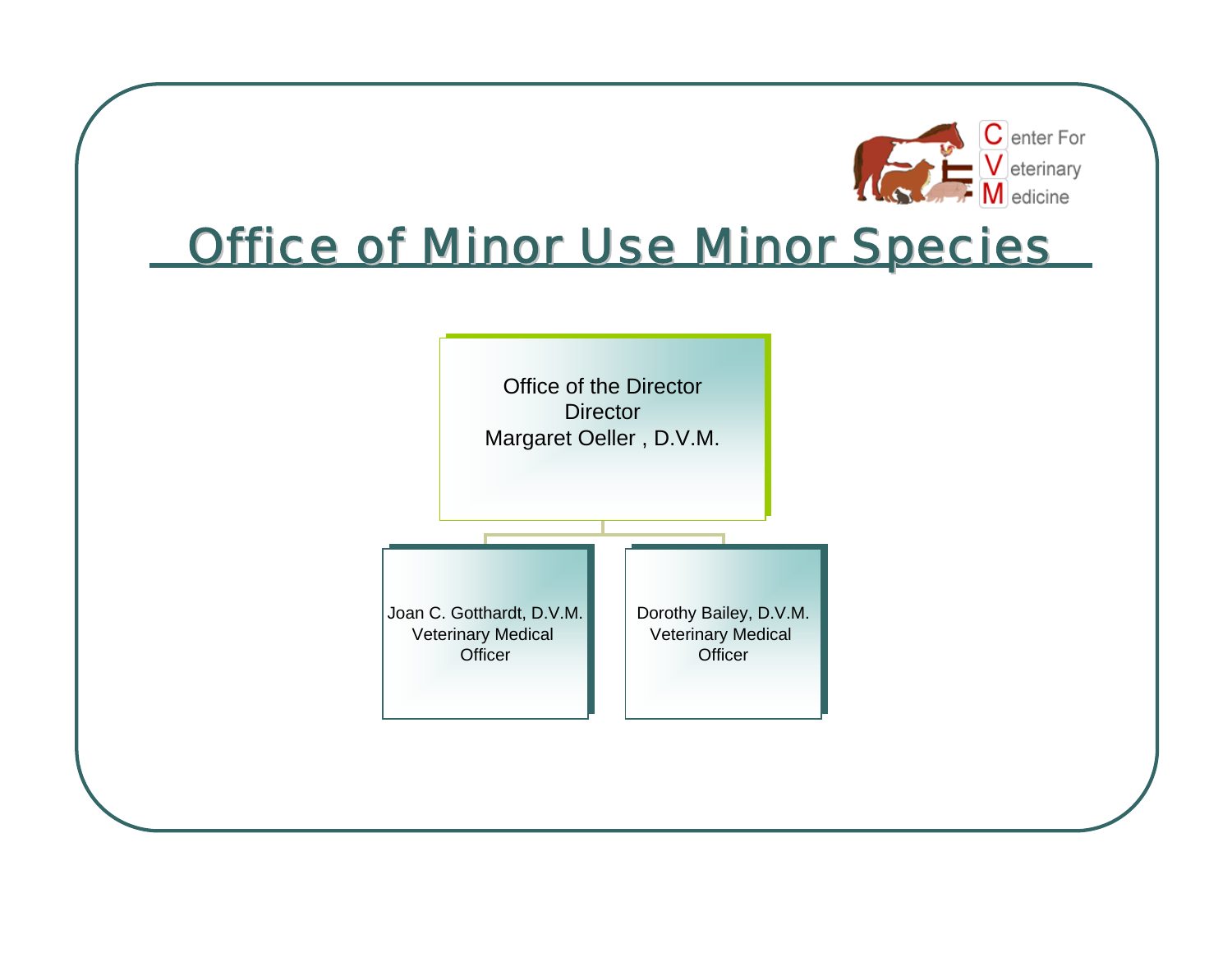

## **Office of Research**

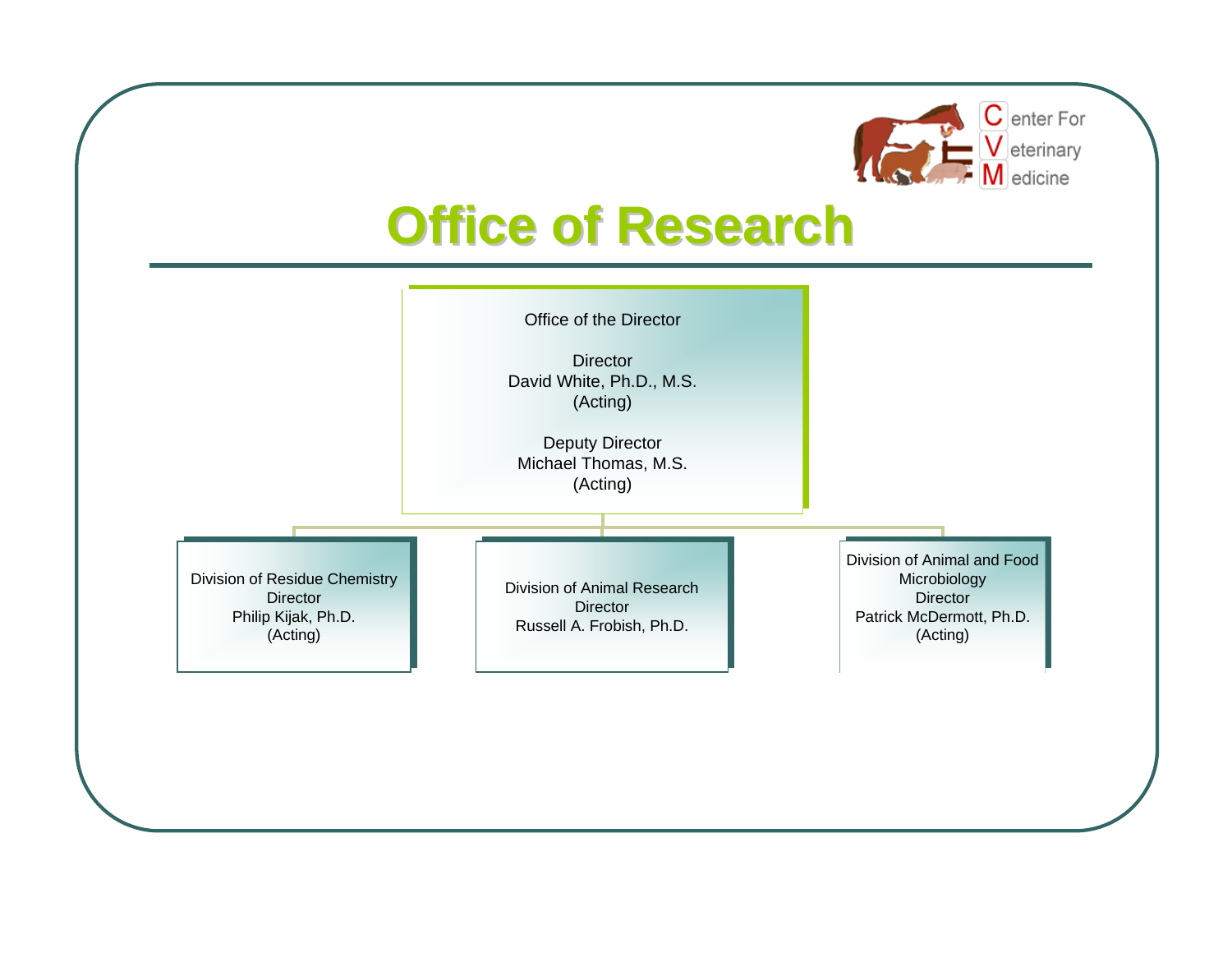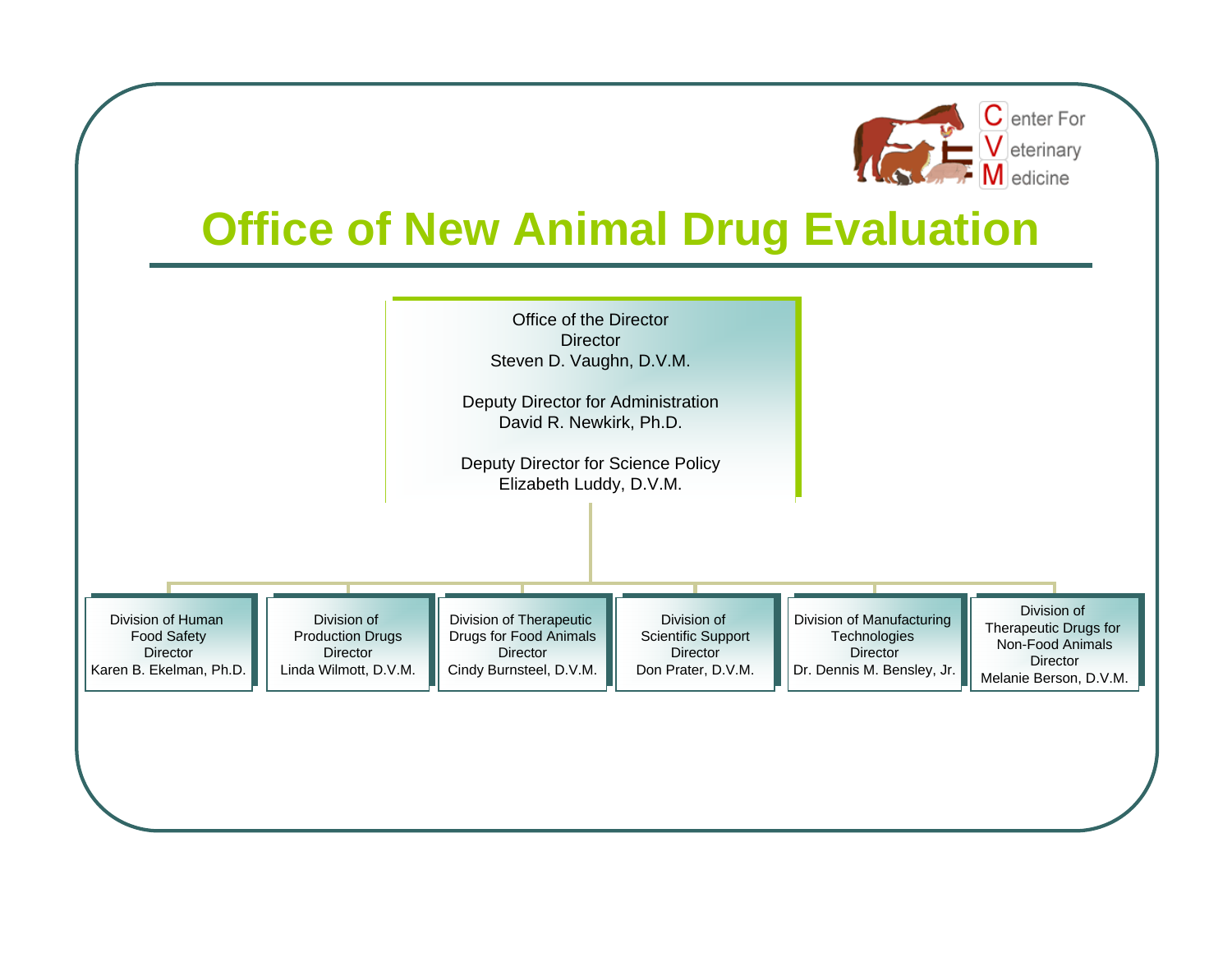

## **Office of Surveillance and Compliance**